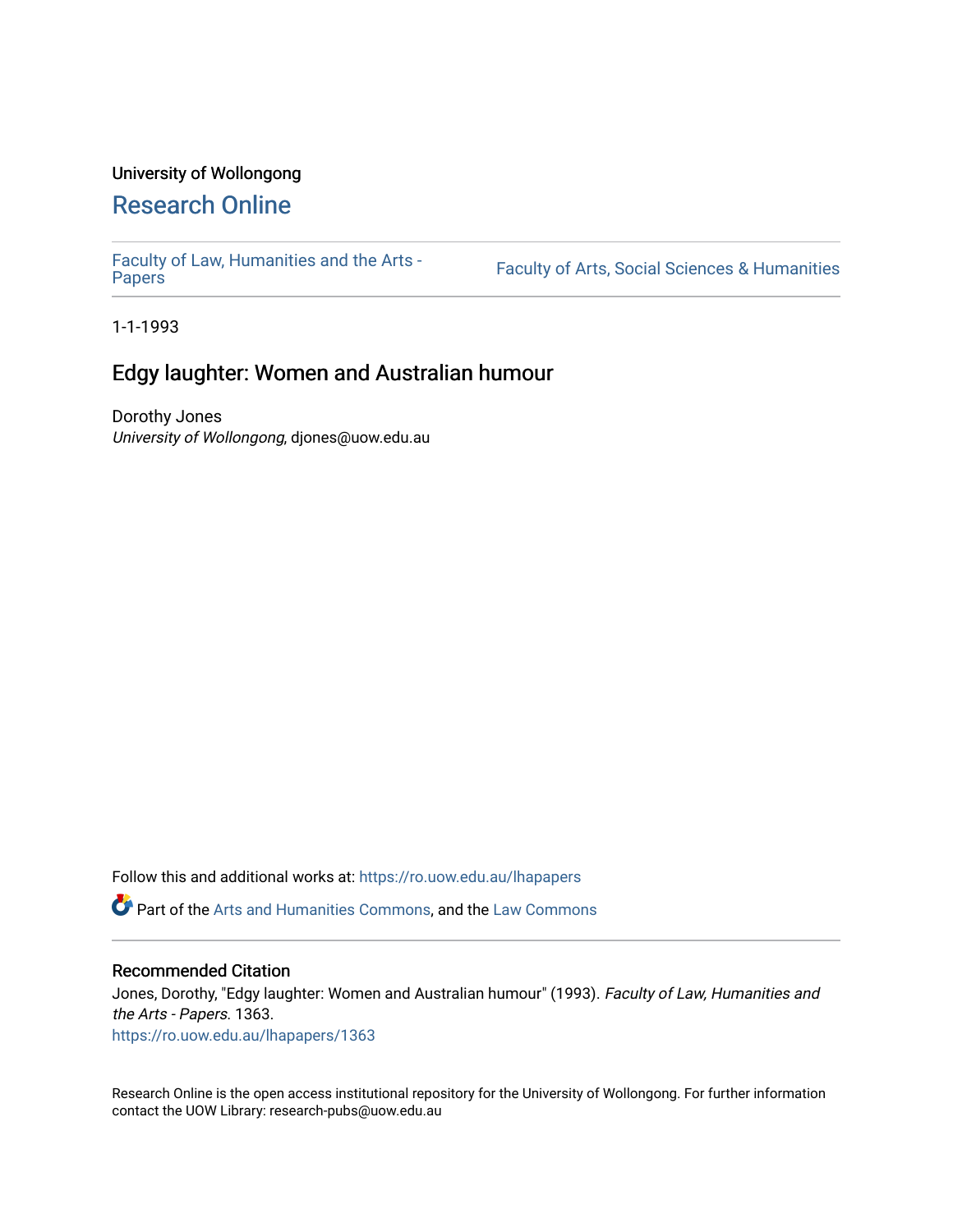# Edgy laughter: Women and Australian humour

### Abstract

Offers a look on how Australian humor describes the status of women in several literary works. Women writers' treatment of their marginalization in society; Creation of a world where gender power relations are reversed; Description of male myths of nationhood; Satirical presentation of gender bias..

## Keywords

australian, women, laughter, edgy, humour

**Disciplines** Arts and Humanities | Law

#### Publication Details

Jones, D. (1993). Edgy laughter: Women and Australian humour. Australian Literary Studies, 16 (2), 161-167.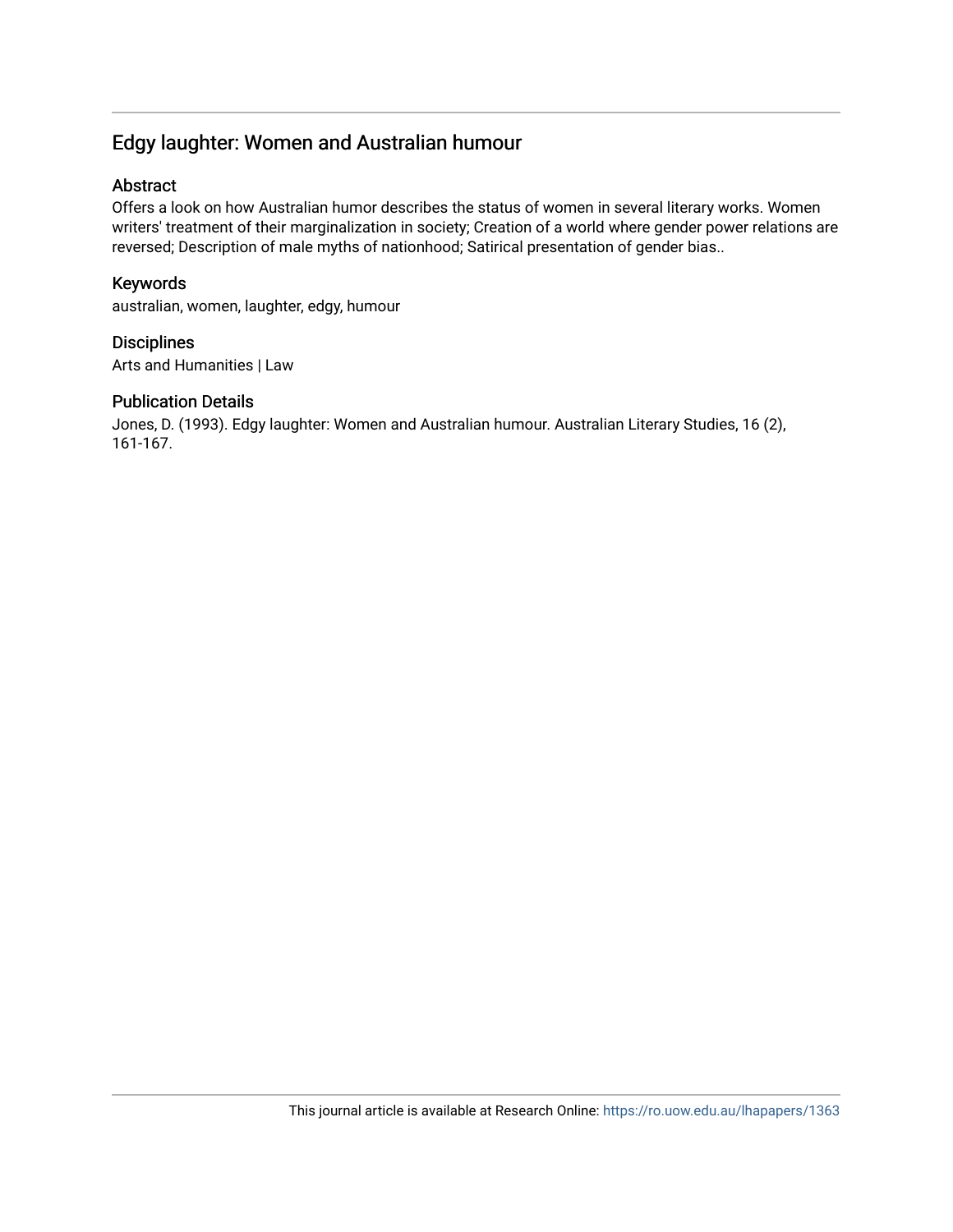For many nineteenth-century British migrants, Australia was not only a geographical antipodes, it turned their lives topsy turvey. Like the process of carnival which, according to Mikhail Bakhtin, generates laughter through a 'suspension of all hierarchical rank, privileges, norms, and prohibitions', the experience of emigration can create the sense of a world upside down (10). John Docker has arqued that Australian culture contains a carnivalesque element which involves the overturning or inversion of usual relationships in society and family of power, authority and class (30). Certainly there are many Australian jokes which exploit such situations. Humphrey McQueen cites the following exchange, recorded in an English journal in 1852, as typical of life in the colonies where gold discoveries had altered so many people's material expectations:

"My good fellow," said a spruce newcomer to a rough looking fellow, "carry this bag and you shall have a shilling." The other coolly transferred a quid of tobacco from one cheek to the other, as he placed a cow-hide-shod boot on a convenient stone with the words, "Here my fine lad, tie my shoe and here's half a crown for you." (144)

Images of the world upside down have traditionally reinforced satiric comment on social injustice and inequality, as when King Lear exclaims in his madness:

A man may see how this world goes with no eyes. look with thine ears: see how yon justice rails upon yond simple thief. Hark, in thine ear: change places; and, handy-dandy, which is the justice, which is the thief?. [IV, 6, 151-56]

Similarly, Australian jokes which employ this type of reversal suggest that those designated as social inferiors, through their status as mere colonials, are in reality far more competent and better able to cope than the English who look down their noses at them. New-chum jokes, used to test and reject newcomers (often portrayed as upper class Englishmen) for their inexperience and assumptions of social superiority, expressed the tensions of class conflict while reinforcing group solidarity among the old hands. They also helped foster a sense of national consciousness and identity. In one of his anthologies of Australian humour, Bill Wannan includes a Boer War anecdote of a very new British army lieutenant, all spit and polish, complete with monocle and swagger stick, who halted a very dirty, obviously very experienced, Australian Light Horseman, with a saddle slung over one arm, saying: "You, my good man, what regiment do you belong to?"

The Aussie spat his cigarette on to the road and eyed the young officer up and down. "The Queensland Bushrangers," he answered casually. Then he lifted a saddle stirrup to one eye in imitation of a monocle, and said with a forced accent, "And you, my good man -- what bloody regiment, may I ask, do you belong to?" (183)

That many Australians still respond strongly to images of the tough, irreverent digger contending with the snobbery and incompetence of commanding British officers is indicated by the comparatively recent success of such films as Gallipoli and Breaker Morant.

If a nation, in Benedict Anderson's definition, is an 'imagined political community', then traditional Australian humour -- strongly linked to national myths developed by the Bulletin writers in the 1890s -- has greatly contributed to imaginings of nationhood. It draws on historical experiences of convictism, pioneering and the bush and is bound up with perceptions of the Australian character as egalitarian, anti-authoritarian and irreverent towards social pretension, for, as Anderson indicates, nations are conceived 'as a deep, horizontal comradeship' despite actual inequalities and exploitation prevailing within them (15-16). This traditional humour which employs irony and laconic wit to undercut assumptions of social superiority is also characterised by wry fatalism, sometimes offset by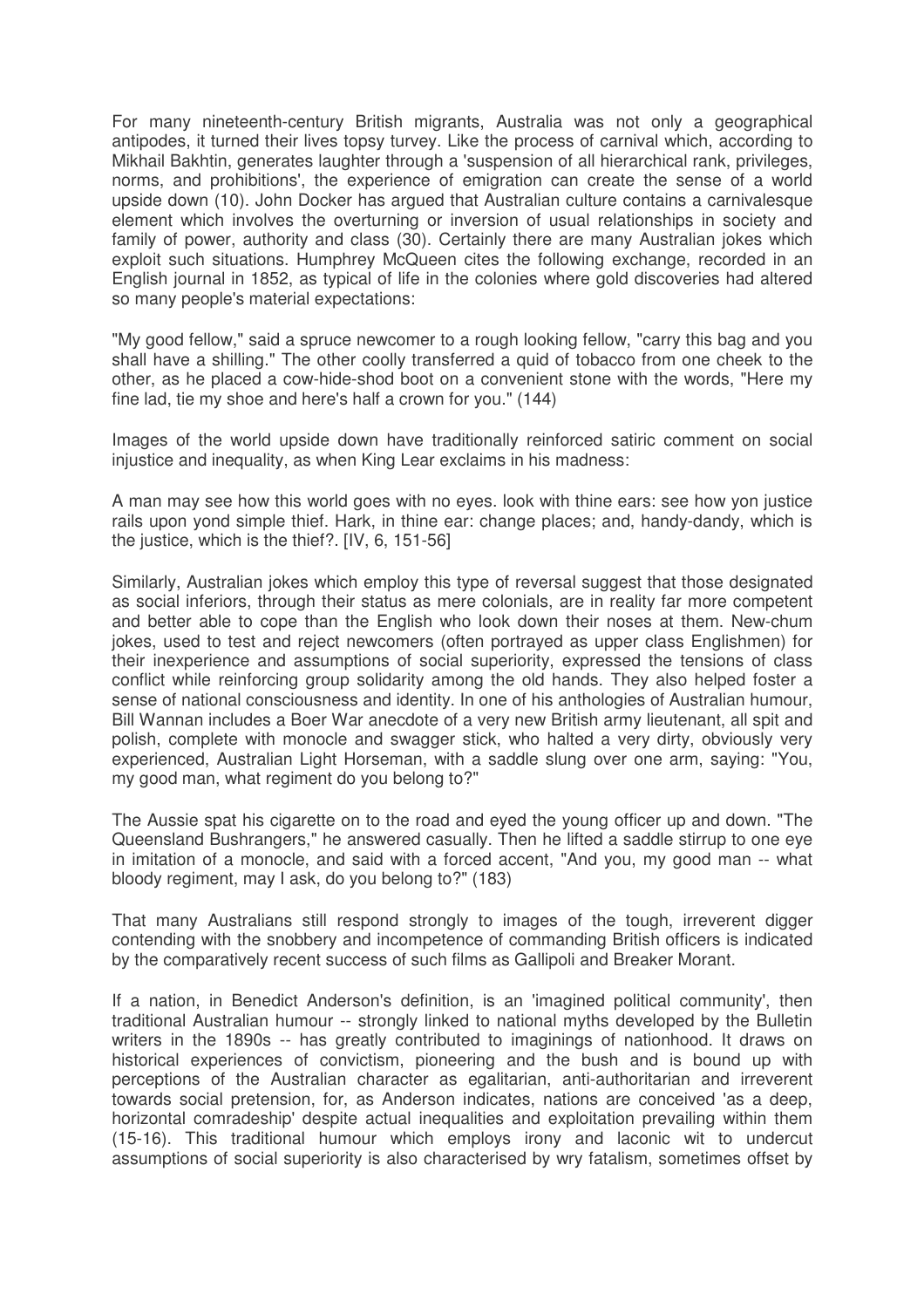riotousness, expressed in outbursts of anarchic disorder where, as in Henry Lawson's story 'The Loaded Dog', events assume a carnivalesque absurdity.

But traditional Australian humour, in addition to mocking the class system and challenging British hegemony, also reveals a strain of exclusiveness and xenophobia, for the myth of nationhood which it helps constitute depends upon exclusion and elision for its very existence. Nations as imagined political communities define themselves both in terms of their differentness to what lies beyond their borders, that is other nations, and in terms of differences within, so that certain groups, distinguished, say, by racial background, are perceived to exist as separate enclaves which not only mark them out from the dominant group, but, by their very existence, contribute to an illusion of unity and homogeneity within that group. Aborigines and Asians -- particularly the Chinese who emigrated here in large numbers during the gold rushes -- have been the butt of many racist jokes, and one reason why the Australian national myth now looks a little tatty around the edges is that public attention has increasingly been drawn to its omissions, particularly in regard to Aboriginal people. Sally Morgan recounts how, as a child, her schoolmates kept asking where she came from: 'This puzzled me because, up until then, I'd thought we were the same as them. If we insisted we came from Australia, they'd reply, "Yeah, but what about ya parents, bet they didn't come from Australia." ' On her mother's advice she tells them she is Indian. 'It was good to finally have an answer and it satisfied our playmates. They could quite believe we were Indian, they just didn't want us pretending we were Aussies when we weren't' (38- 39). Ania Walwicz also mocks Australian hostility to otherness in her poem 'Wogs':

. . . you don't know what they think you don't know what they can do here they change us they paint their houses blue green have you seen blue houses who ever heard of that they live too many together they're too noisy they chatter you don't know what they say they smell funny there's something strange not like you or me i don't want to see asian tram conductors (133).

The position of women is less clear-cut. Frequently they are relegated to the margins, unconsidered and inconsiderable, but they may also be elevated to the status of adversary. Just as traditional Australian humour, while ridiculing or ignoring Australians of non-British origin, depends upon a heavily oppositional stance towards the British as imperialists, so it often constructs women as the enemy -- 'God's police' -- relegating them to that region of gentility, the bourgeois sphere, where values are at odds with the freedom, egalitarianism and male camaraderie supposedly experienced in the bush. Australianism may be defined against a perception of Englishness on the one hand, and a particular definition of femininity on the other. Of course, large numbers of middle-class Englishwomen who emigrated to Australia in the nineteenth century were thoroughly complicit in the processes of colonialism, dismayed at discovering how social hierarchies, apparently so fixed and assured in Britain, were destabilised here. Elizabeth Murray notes the permeability of class barriers in her novel Ella Norman or A Woman's Perils, published in 1864, as she introduces a character who exemplifies 'the successful Irish immigrant, -- one of the class constantly seen in the States, in Canada, and in Australia, one of a class who, arriving under the most unfavourable auspices, rarely fail to work their way to the top of Fortune's wheel' (32). Rachel Henning, writing to her sister in 1862, is outraged that the colonists of Victoria should assume they could beat an English team at cricket:

It was a most audacious thing of the colonists to challenge the first players in the world, and to imagine that they could teach their respected Grandmother.

Order, however, asserts itself as the English team wins by an innings with ninety-seven runs in hand -- 'This ought to take down the colonial "bounce" a little' (81).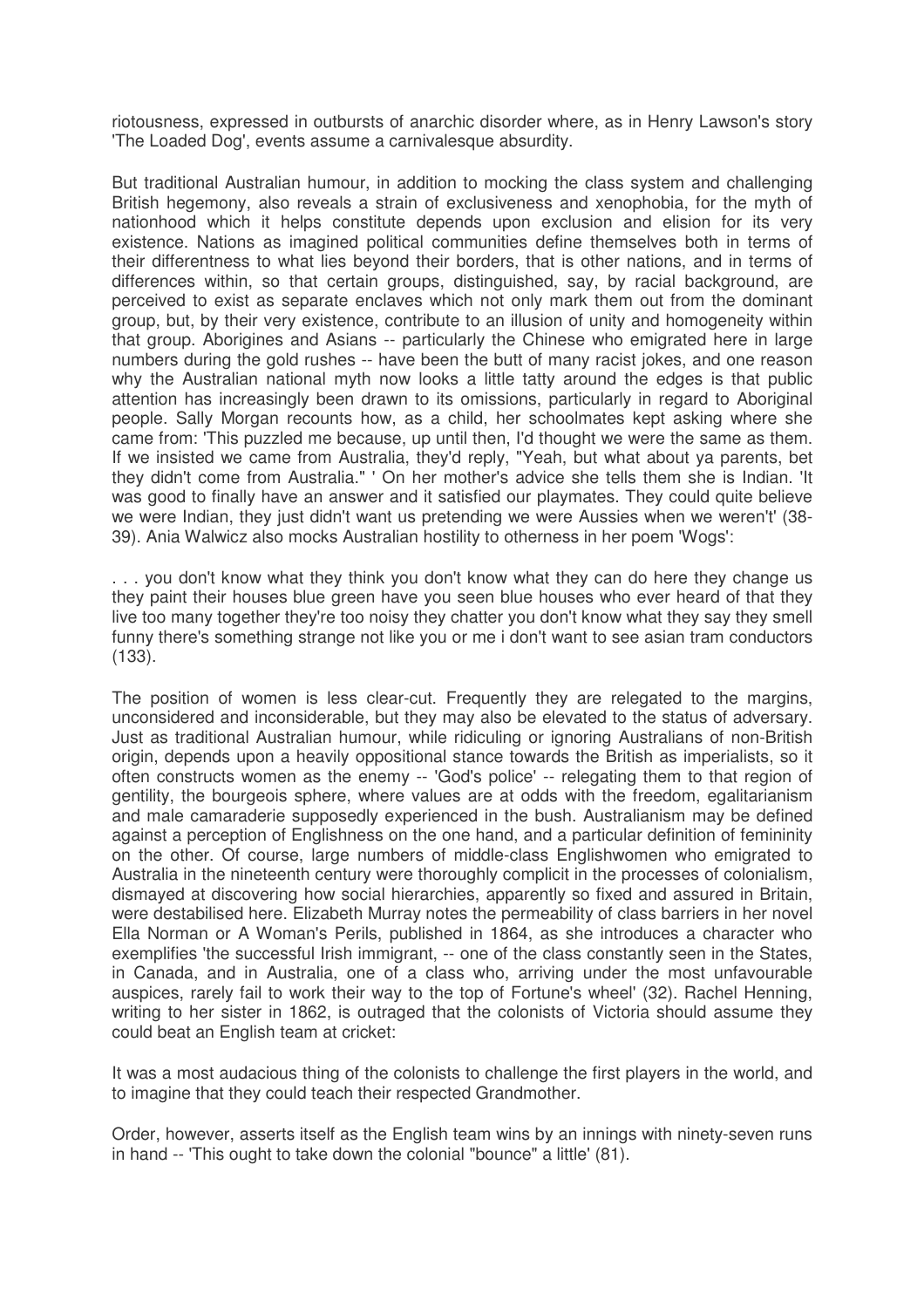But, regardless of whether they accepted or utterly rejected their imposed role as members of God's police and gatekeepers of the social class structure, women have found that, within the traditions of Australian humour, they are constructed as either marginal or monstrous. In seeking to enter the male world, they are likely to he dismissed as absurd, or cast as termagants who preside over suburbia, like Ginger Meggs's mother in the comic strip or Barry Humphries's creation, Edna Everage. There are many Australian women humorists, of course, who simply ignore nationalist myth and its accompanying style of humour, just as plenty of male comic writers do. But women artists have achieved interesting results through challenging or subverting traditions in which they are either ridiculed or ignored. Creating humour from the edge sharpens one's jokes, as Judy Horacek demonstrates in her collection of cartoons, Life on the Edge, which satirises the power imbalance between the sexes. A woman dressed in a business suit and carrying a briefcase farewells her husband as she goes out the door: 'I'm off to my hobby now dear -- see you this evening' (7). A woman broadcaster sitting in front of a microphone replies to her male supervisor's complaint, 'If you could just try to sound less like a woman', with, 'You want me to do animal impersonations?' (9). The Virgin Mary laments to a female interviewer, 'They didn't wait to see if I was fertile or not -- they just put me straight onto the IVF program' (16).

Some women writers have explored the carnivalesque through creating, if briefly, a world where gender power relations are reversed. Julie Truscott, narrator of the novella 'Inventing the Weather' in Thea Astley's Vanishing Points, reminisces about her friend Flora who, as a university student, 'theorised about a new culture, a literature that examined the male body with the same offensive precision, inspected their dangling participles and pieces of marginalia with a thesis writer's eye' (189). So she evolves a method:

She began deliberately picking men up outside TAFE colleges after late evening lectures. "Watch me," she challenged. I watched. "Not you," she would say looking a prospective customer over and dismissing. "You". They couldn't believe their luck until she took them home to the flat, flung them into a brisk performance and then threw them out, pressing a dollar, or occasionally two into their hands. When she paid them they became furious. Humiliation, rage, violence to follow. She had her eyes blackened by affronted males and took in a protector, a huge rugby fairy "who has," said Flora, "that very thing about sodomites Freud missed. Vagina envy." His bulk frightened off wounded vanity. (190)

But Flora gives up her crusade quite suddenly, retreating into a relatively conventional marriage. 'There would have to be hundreds of us doing it. Thousands. A global movement. I can't take on the world!' (191-92). There is also comic reversal in a number of Mary Leunig's cartoons. Two careworn housewives, one with an empty sleeve pinned up against her jumper and the other with a chest full of medals, salute a memorial statue (wreaths laid at its base) of a pregnant woman holding a small child in one hand and a broom sloped over her shoulder with the other. In another drawing, the same two women, medals and war wounds prominently displayed, lean against the bar holding beer glasses while an energetic toddler rampages past, causing one veteran to tremble uncontrollably.

Just as Mary Leunig has appropriated details from male myths of nationhood associated with Anzac Day, so other women humorists have adopted and adapted the larrikin stance so important in Australian male comic tradition. In G.A. Wilkes's definition, the term larrikin denotes 'authentically "Australian" characteristics of non-conformism, irreverence, impudence' (203). Lawlessness and irreverence combined can be an apt way of conveying women's outsider status along with contempt for patriarchal institutions, and larrikinism also provides scope for sexual assertion as in Ania Walwicz's version of Little Red Riding Hood: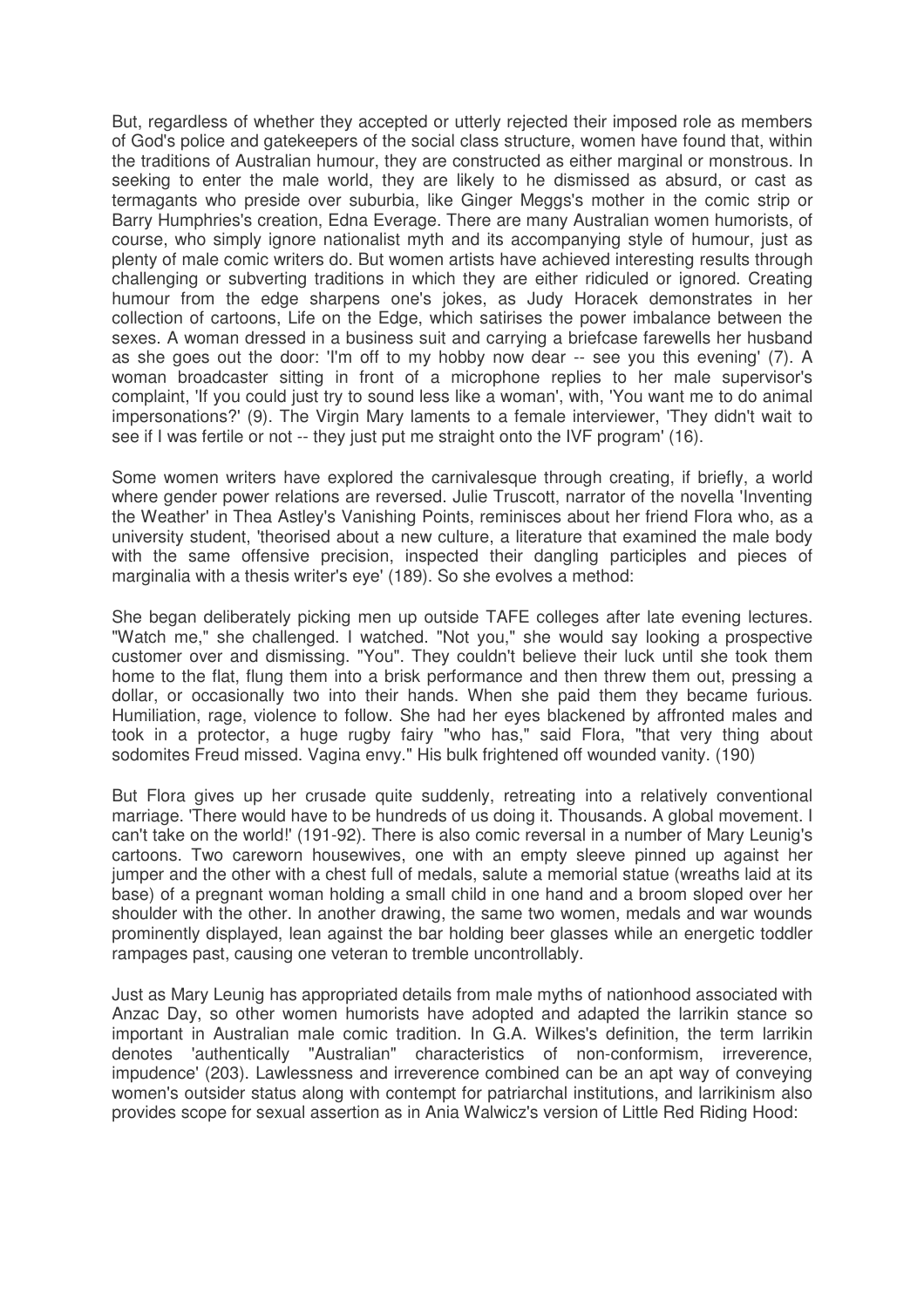I was on the lookout for the wolf. Want some sweeties mister? I bought a red dress myself. I bought the wolf. Want some sweeties, mister? I bought a red dress for myself. I bought a hood for myself. Get me a hood. I bought a knife (Writing 7)

Cartoonist Kaz Cooke invokes the character of Hermoine, the Modern Girl, to instruct us on fashion, drugs, politics, sex and 'true lerv' in The Modern Girl's Guide to Everything. In a jaded mood, Hermoine's advice is to 'Treat romance like a cane toad . . . Study it furtively - then squash it!' (5).

Larrikinism, which also embodies the idea of freedom from domesticity, may be a means through which women seek to appropriate what has traditionally been male territory, the space and freedom symbolised by the land itself. In Joanne Burns's poem 'real land', Cheryl, exiled to the school corridor -- 'might as well be in Siberia' -to draw maps as a punishment for burning down the school dunnies, delivers her dramatic monologue. Maps, a mere abstraction of the world, symbolising the lessons society would force on her, are contemptuously dismissed, 'real land doesn't look like this'. She won't tolerate cooking or sewing classes -- 'all that dumb embroidery. little chickens on aprons for mumsie on Mothers Day.' Determined to avoid her sister's fate -- '20 year old and she looks like a hag with them brats a kids and that slab of a guy she's married to' -- she ends by charting her own version of freedom. Although she has only a slim chance of obtaining it, her monologue reveals a determination and energy which suggests she might succeed.

i'm gonna be free. travel round and see real land. not maps in books, travel round in me own wheels. not gonna have any boss breathin down me neck all day. think i'll be a semi-trailer driver. out on the road with me tranny. ridin high in the cabin wearin what i like. i'll be good. got good eyesight. could drive me brother's Falcon when i was eight. took it out for a spin while he was mowing the lawn one day. dunno what all the fuss was about. i could drive better than all them jerks you see on the road crawlin along like they was sleep walkin. yeah i'll get me licence real easy no risk. then one day i'll have me own truck. Chezza's Transport Company. (182-83)

One of the most interesting comic creations by a woman writer is Lil Singer, heroine of Kate Grenville's novel Lilian's Story. Born in the year of Federation to a father named Albion, Lil, strongly identified with Australia itself, develops into a character who is part larrikin, part monster. As a child she deliberately overeats until she is grotesquely fat, and although this fails to protect her from her father's incestuous violence, it partly insulates her from it. Believing that 'Mobility is the key' (189), Lil spends most of her life as a wanderer. When young, she tramps like a swaggie through the bush: 'On my back I carried a blanket, a billy, bush tucker' (127). Later in life, released from Albion's power, she comes into her own, living as a nomad in the urban wilderness of King's Cross, appropriating taxis hired by others and reciting Shakespeare impromptu while thumbing her nose at the great Australian dream of house and garden. Fatness, which had freed her from the traditional feminine role when young, making adolescent courtship rituals seem absurd -- 'I was the fat girl who looked like coconut ice when she blushed' (71) -- also represents self-assertion in an alien, uncomprehending world. With time, Lilian grows into the massive body she herself has created, a symbol, not so much of the nation, as of national potential. Through her eccentricity, she becomes a touchstone to test the adequacy, courage and good will of those who cross her path as she is incorporated into the life of both Sydney and Australia.

Some women writers have chosen as their subject the masculinist myths of nationalism, grappling with them head on, as Thea Astley does in her novel An Item from the Late News, set in the outback town of Allbut in Northern Queensland. It is an imprisoning place where those who fail to conform are treated with suspicion and a contempt which flares readily into hatred. Women are precariously situated there. As Gabby, the narrator, reflects: 'I come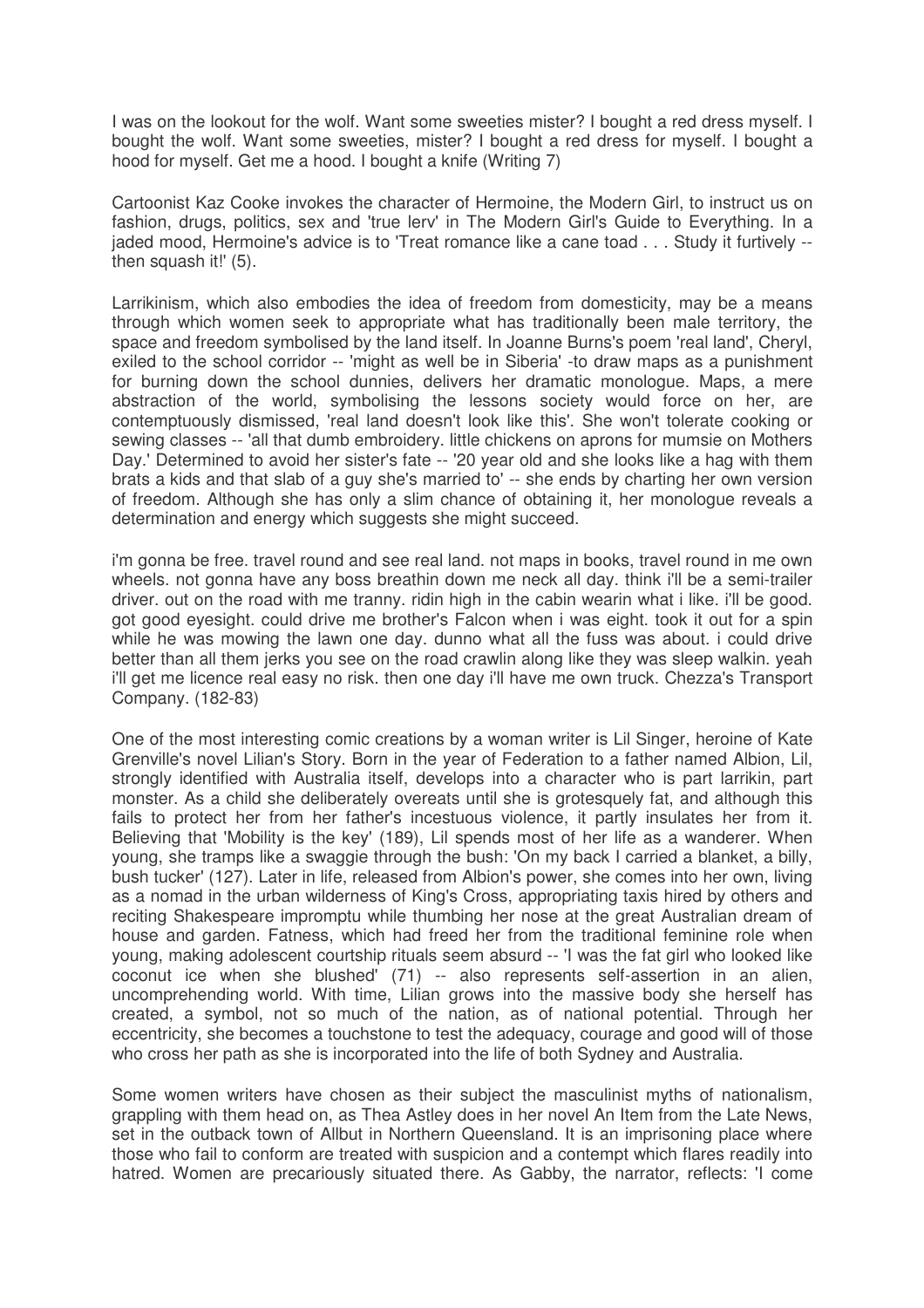from a long line of men. This country tells me this. Rams this home' (133). The Aboriginal, Rosie Wonga, is utterly vulnerable, subjected to whatever indignity any white person in authority imposes on her. Disguising oneself as a man is a possible, though drastic form of self-protection, as in the case of Archie Wetters, who after a lifetime of boundary-riding and boozing with the boys at the local pub, is discovered, on death, to have been a woman. The town passes judgement: 'He wasn't a bad old sod. Not when you consider he was a woman' (18). Thea Astley angrily satirises the male world of outback myth -- 'the basic decency of blokes'; 'the fun in the locker room, the drinks with the boys, the bar dirt, national mateship' - identifying it with militarism and the threat of nuclear holocaust. 'Manly games', also part of the myth, are similarly derided:

Is there only a choice between crotch sniffers and cricketers with menstruation envy? Those red streaked groins! (26)

As a squatter's daughter who has grown up in the district, the heroine, Gabby, is more of an insider than the other women in the novel, but she is forced to recognise she will never truly belong in this world --'women enter into it, but peripherally' (133). Gabby's tragedy is that although she recognises the appalling corruption of her male-dominated society, she is too contaminated by its values to oppose it wholeheartedly.

In her play The Man From Mukinupin, Dorothy Hewett suggests how Australian national myth might be redeemed through the efforts of women, especially women artists. As in An Item from the Late News, the setting is a tiny outback town, this time in Western Australia where rain is uncertain and the wheat harvest precariously gathered on the edge of the great salt plain, with the action covering a period from just before until just after the First World War. Humour combines with fantasy to undermine some of the crudities of national myth, and our belief in the possibility of its redemption is encouraged through tender mockery. The patriarchal authority which represents the main threat to human values in the play comes not from men bonded together in rituals of mateship and heavy drinking but from a narrowly puritan materialism, endorsed by characters who crave and assert ideals of bourgeois respectability. Such attitudes also give rise to pressures sending young men off to die in the war:

Face the test of nationhood, Keep Australia free, England needs you, Jack, to fight For me, and me, and me.

Your country needs you in the trenches, Follow your masters into war, And if you cop it we'll remember You at the Mukinupin store. (43)

The town is later proud that although 'not the faintest breath of these horrors ravaged our fair young shores . . . we gave our sons to face the test of manhood . . . '(67).

Many of the women characters regard themselves as exiles from a life of hope and creativity. Edie Perkins laments:

I was a city girl. I'd never seen the real country. At first we lived in that tin humpy at the back of the store, and I hung up all the family portraits tinted to kill. They stared down at us, night and day . . . Sometimes I thought, "I'll die of the loneliness" -- but, of course I didn't. They were such long, hot summers; but I must have got used to them. (101)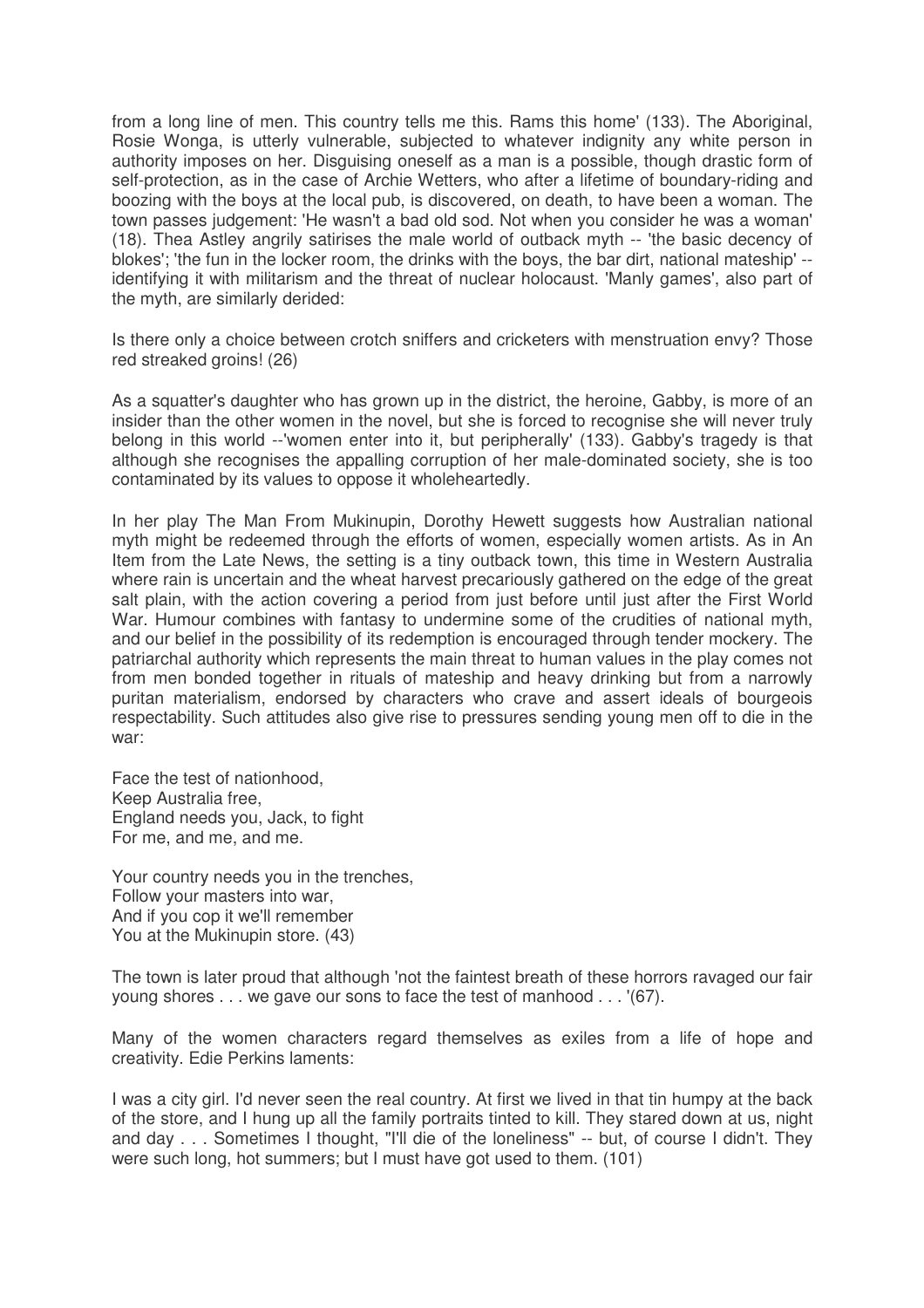Even the disreputable Widow Tuesday claims: 'I was a civilised 'human being before Mr Tuesday brought me to this God forsakin' 'ole' (37), while Miss Clemmy Hummer, describes herself and her sister Miss Clarry as 'exiled here like shags on rocks' (61). But, unlike Astley in An Item from the Late News, where the heroine, although an artist, is unable to redeem or transform the situation for herself or anyone else, Hewett suggests that healing and reconciliation may be achieved through art, particularly by the agency of women artists, like the touring actress Mercy Montebello and the former tightrope dancer, Miss Clemmy. For Hewett the woman artist is a survivor who generally has to endure injury and hard times. Miss Clemmy reminisces about her career: 'I couldn't dance much, y'know Clarry, I couldn't really hit a high C, and my legs were terrible, but by God . . . I could walk that high wire' (61). The image of exaltedly maintaining a precarious balance sums up the woman artist's predicament:

CLEMMY: . . . I only hung by my teeth from the Big Top in dyed pink, see-through muslin.

CLARRY: You were a marvel, dear. If only you'd used a net.

CLEMMY: I ascended in a balloon above Melbourne, singing tra-la-la-boom-de-ay. (19)

But the heights are dangerous and Miss Clemmy fell from glory, returning crippled to live out the rest of her days in Mukinupin. By the end of the play, however, the former tightrope walker and the faded actress, Mercy Montebello, have restored harmony in Mukinupin and established the possibility of new beginnings through acts of mercy, for Miss Clemmy's name, Clementine, also means mercy. However funny, endearing and even, at times, inspiring Hewett's vision of reconciliation, it is rendered less credible by the air of fantasy which pervades the play than the harsh and bitter image Astley provides.

Australian humour has traditionally defined women as outsiders, at the same time setting them up as markers in opposition to which a particular version of nationalism can be defined. Women humorists have mocked and derided some aspects of this nationalism which set their teeth on edge and appropriated others to create their own source of laughter. By viewing our myths of nationhood from the edge, that is from a female perspective, they overturn them, revealing a dark underside as Thea Astley does, or deconstruct them so they may be reassembled in forms the writer finds more congenial.

## WORKS CITED

- Anderson, Benedict. Imagined Communities: Reflections on the Origin and Spread of Nationalism. London: Verso, 1983.
- Astley, Thea. An Item from the Late News. Ringwood, Vie.: Penguin, 1984.
- -----. Vanishing Points. Port Melbourne: William Heinemann, 1992.
- Bakhtin, Mikhail. Rabelais and His World. Trans. Helene Iswolsky. Bloomington: Indiana UP, 1984.
- Burns, Joanne. 'real land' in Hampton, Susan and Kate Llewellyn, eds. The Penguin Book of Australian Women Poets. Ringwood, Vie.: Penguin, 1986. 181-83.
- Cooke, Kaz. The Modern Girl's Guide to Everything. Fitzroy, Vie.: McPhee Gribble/Penguin, 1986.